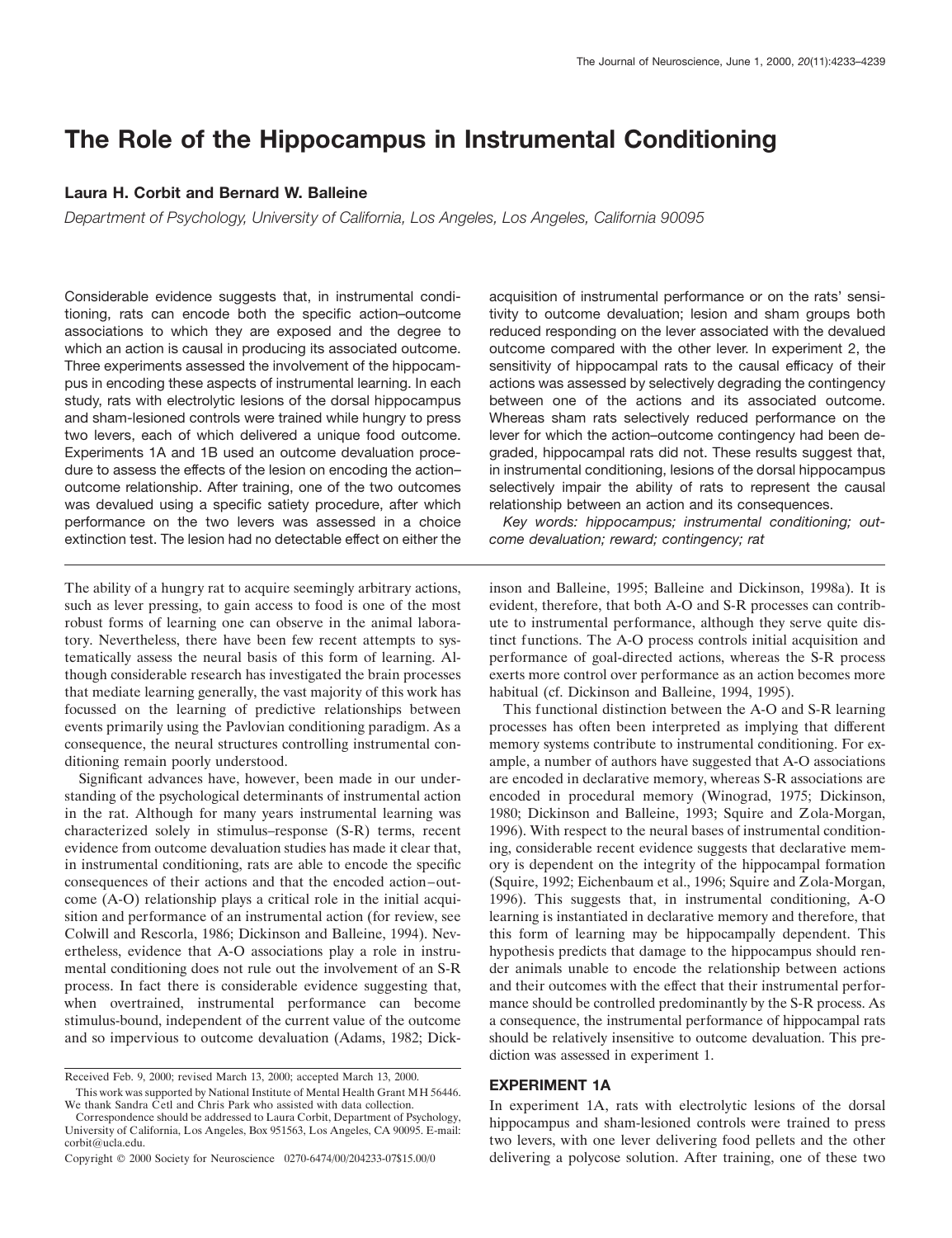outcomes was devalued using a specific satiety treatment (Balleine and Dickinson, 1998a) (for review, see Dickinson and Balleine, 1994, 1995). In this procedure, the animals are allowed access to one outcome *ad libitum* for 1 hr immediately before a choice extinction test conducted on the two levers. In line with previous findings, we anticipated that, on test, sham rats would show an outcome devaluation effect, i.e., they would perform fewer responses on the lever that, in training, delivered the now devalued outcome. In contrast, if, as predicted above, the hippocampus is essential to the formation of A-O associations during instrumental training, then any outcome devaluation effect established in controls should be severely attenuated in the lesioned group.

### **Method**

#### *Subjects and apparatus*

The subjects were 17 experimentally naive adult female Long–Evans rats. Subjects were housed singly and were handled daily for 1 week before surgery. Training and testing took place in twelve Med Associates (East Fairfield, VT) operant chambers housed within sound- and lightresistant shells. Each chamber was equipped with a pump fitted with a syringe that delivered 0.1 ml of a 20% polycose solution into a recessed magazine in the chamber. Each chamber was also equipped with a pellet dispenser that delivered one 45 mg Noyes pellet (formula A/I) when activated. The chambers contained two retractable levers that could be inserted to the left and right of the magazine and were illuminated by a 3 W, 24 V house light mounted on the top center of the wall opposite the magazine. Microcomputers equipped with the MED-PC program (Med Associates) controlled the equipment, delivered reinforcers, and recorded the lever presses. For the outcome specific satiety prefeeding, animals received either 50 ml of the polycose solution in a calibrated glass drinking tube affixed to the front of the animal's home cage or a bowl containing 50 gm of Noyes pellets placed inside the home cage.

#### *Surgery*

At the time of surgery, animals weighed between 270 and 325 gm. Animals were anesthetized using sodium pentobarbital (Nembutal, 50  $mg/kg$ ), treated with atropine (0.1 mg), and then placed in a stereotaxic frame with the incisor bar adjusted so that lambda and bregma were level. Half the subjects received electrolytic lesions of the dorsal hippocampus, and the other half received sham surgery that consisted of lowering the electrode into the hippocampus without running any current. Electrodes, made from insect pins (size 00) covered in Epoxylite except for 1 mm at the tip, were lowered into four sites in the dorsal hippocampus (all coordinates relative to bregma; anteroposterior,  $-2.8$ and  $-4.2$ ; mediolateral,  $\pm 2.0$  and  $\pm 3.0$ ; dorsoventral,  $-4.0$ ). When the electrodes were in place, a 1 mA, 20 sec current was passed through the electrode. After surgery, the animals were given 1 week to recover, during which they were handled daily.

### *Histology*

At the end of the experiment, the animals were scarificed using a lethal barbiturate overdose and perfused transcardially with 0.9% saline, followed by 10% formalin solution. The brains were stored in 10% formalin solution for 48 hr and then transferred to a 25% sucrose–formalin solution before 40  $\mu$ m coronal sections were cut throughout the region of the hippocampus. The slices were stained using thionin. Slides were examined for placement and extent of the lesion, with the latter assessed by microscopically examining sections for areas of marked cell loss and gliosis.

#### *Procedure*

After recovery from surgery, subjects were placed on a food deprivation schedule such that they received 15 gm of their maintenance diet daily to maintain them at  $\sim85\%$  of their free-feeding weight. During training, the animals were fed after each training session. Animals had access to tap water *ad libitum* while in the home cage. Each session started with the illumination of the house light and insertion of the levers when appropriate and ended with the retraction of the levers and turning off of the house light. All sessions were 30 min in duration.

*Magazine training.* Initially, all subjects received two 30 min sessions of

magazine training in which 15 presentations of each of the two reinforcers were given on a random time 60 sec schedule with the levers withdrawn.

*Lever acquisition.* In the next session, the animals were trained to press one of the two levers until 100 reinforcers had been earned. The animals were then trained on the other lever until 100 of the alternate reinforcer were earned. Half of the animals were trained with the left lever earning pellets and the right lever earning polycose, and the remaining animals received the opposite action–outcome assignments. In this initial phase of lever training, outcomes were delivered on a fixed interval schedule (FI-20). Once all animals had earned 100 of each reinforcer type, they were shifted to a random ratio (RR) schedule of reinforcement in which the appropriate outcome was delivered at a fixed probability after each action.

*Lever training.* The animals were first trained on an RR-5 schedule (i.e., each action delivered an outcome with a probability of 0.2). After 3 d of training, this was changed to an RR-10 (or a probability of 0.1) schedule for 3 d and then to an RR-20 schedule (or a probability of 0.05) for an additional 3 d of training. The animals received two training sessions each day, one with each action–outcome pair. The animals had a break of at least 30 min between sessions.

*Devaluation test.* After the final day of RR-20 training, all of the rats were given access to one of the two outcomes *ad libitum* for 1 hr in the home cage. Half of the animals in each action–outcome pair assignment received pellets, and the remaining animals received polycose. Immediately after the prefeeding, the animals were placed in the operant chambers. A 20 min choice extinction test was then conducted in which both levers were extended and the number of presses was counted on each lever. No outcomes were delivered during the test.

### **Results and Discussion**

### *Histology*

No recovery problem or weight loss was observed after surgery. In all lesioned animals  $(n = 8)$ , damage to the dorsal hippocampus was bilateral and complete except at the rostral and caudal extremes. Figure 1 summarizes the maximum and minimum damage resulting from the lesions for the animals included in the behavioral analysis. There was no systematic damage to the overlying cortex observed in either group.

### *Acquisition*

No effect of the lesion on the acquisition of lever pressing was observed. The two groups acquired the lever press response in the same number of days. Furthermore, no difference in the level of lever pressing between the lesion [mean (M), 350; SE, 111.8] and sham (M, 408; SE, 100.6) groups was evident at the end of initial training  $(F < 1)$ .

#### *Devaluation test*

Two hippocampal subjects failed to consume the free outcome in the home cage and were excluded from the analysis. The results of the extinction test are illustrated in Figure 2. It is clear from this figure that both the sham and the lesioned groups performed fewer responses on the lever that, in training, earned the subsequently devalued outcome. As such, this figure suggests that a comparable outcome devaluation effect was observed in both groups. This description was confirmed by the statistical analysis.  $A$  2  $\times$  2 mixed ANOVA was conducted with a between-subjects factor of group and a within-subjects factor of devaluation, the later separating performance on the devalued and nondevalued lever. This analysis revealed a significant effect of devaluation  $(F_{(1,13)} = 16.562; p < 0.01)$ , but not an effect of group ( $F < 1$ ) or a group  $\times$  devaluation interaction ( $F_{(1,13)} = 1.406$ ;  $p > 0.05$ ). Inspection of Figure 2 may suggest that the devaluation effect was smaller in the hippocampal animals, but the hippocampal animals showed numerically smaller (although not statistically different) response levels in training, which may account for the lower response levels in the devaluation test.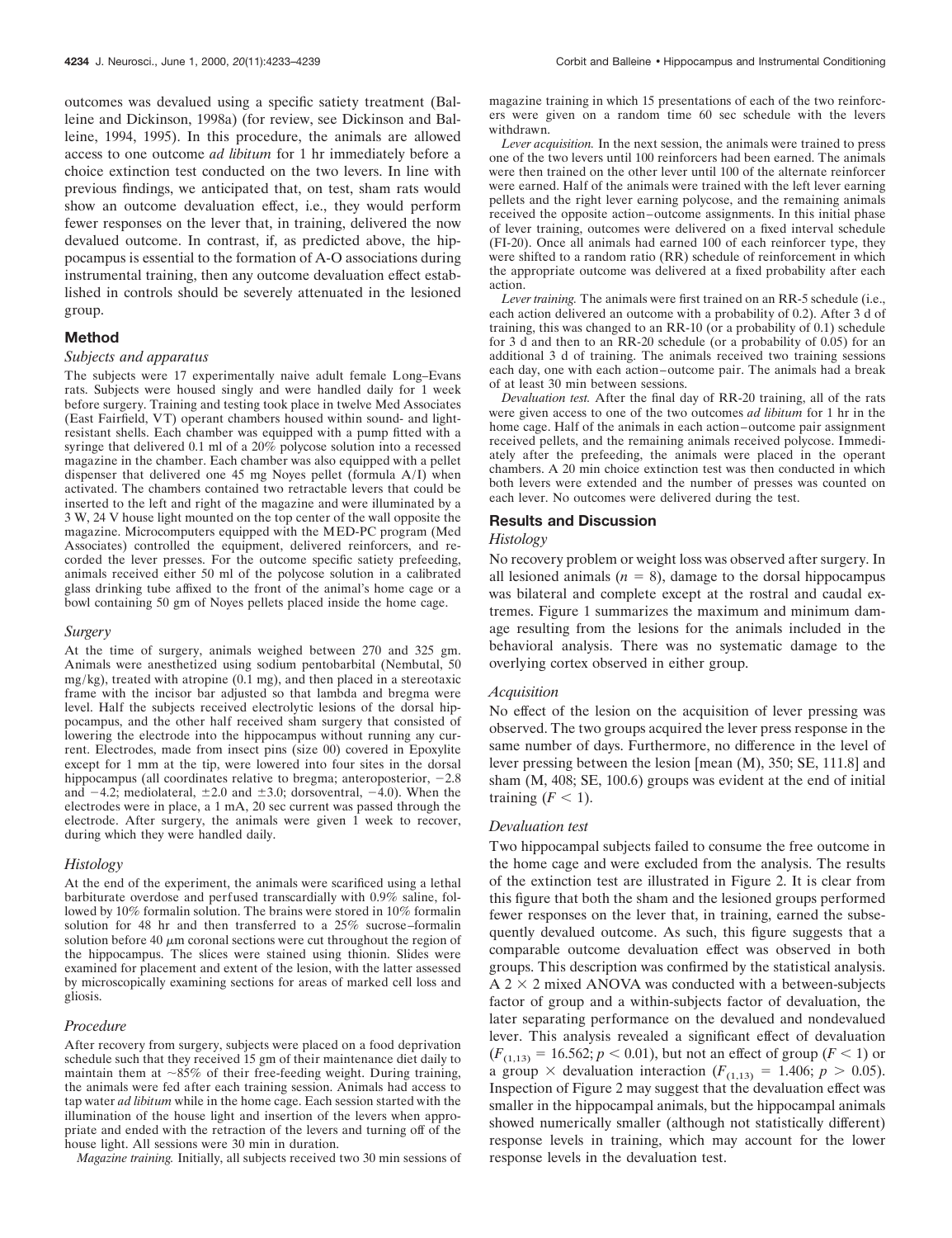

*Figure 1.* Line drawings of coronal sections from the brains of subjects with the maximum and minimum damage resulting from lesions in the hippocampal group. Starting from the *top*, sections are taken from the following points in the anteroposterior plane (in millimeters relative to bregma):  $-2.56$ ,  $-3.14$ ,  $-3.60$ ,  $-4.16$ , and  $-4.52$ . Drawings are from Paxinos and Watson (1998).



*Figure 2.* Mean lever press responses for the devalued and nondevalued outcomes in a two-lever choice extinction test. Error bars represent the SED for the within-subjects comparison for each group.

The results of experiment 1A failed to confirm the prediction that, in instrumental conditioning, A-O learning depends on the integrity of the hippocampal formation. Despite considerable destruction to the dorsal hippocampus, lesioned rats showed a clear outcome devaluation effect in the choice extinction test.

## **EXPERIMENT 1B**

The results of experiment 1A suggest that animals with hippocampal lesions are sensitive to changes in the value of an outcome and can integrate this change in value with an association between a specific action and the paired outcome encoded during training. It has been shown that, in normal animals, the incentive value of an outcome can be mediated by a motivationally arbitrary stimulus, such as taste (Balleine and Dickinson, 1998a; Rescorla, 1990). This is a much more subtle and presumably more difficult discrimination to make. In experiment 1A, the outcomes differed not only in taste but also in texture and nutritional value. The purpose of experiment 1B was to examine whether animals with hippocampal lesions are capable of the more difficult discrimination of outcomes that differ only in their taste.

### **Method**

### *Subjects and apparatus*

Seventeen experimentally naive female Long–Evans rats were housed and maintained under the same conditions and trained in the apparatus as described for experiment 1A, except that a second pump and syringe assembly was added to deliver a second solution. Both pumps delivered a 20% sucrose solution, but for one pump, the solution was flavored with orange Kool-Aid, whereas for the other pump, the solution was flavored with grape Kool-Aid.

### *Surgery*

At the time of surgery, animals weighed between 290 and 380 gm. The surgical and histological procedures were identical to those described for experiment 1A.

### *Procedure*

The procedure was similar to that of experiment 1A with the following exceptions. The left lever earned grape-flavored sucrose and right lever earned orange-flavored sucrose for half the animals, whereas for the remainder, these action–outcome relationships were reversed. The animals were given 2 d of magazine training and then trained on the FI-20 schedule until they earned 100 orange outcomes and then 100 grape outcomes as described for experiment 1A. After acquisition, training on the random ratio schedules was conducted exactly as in experiment 1A, except that the rats received 5 d of RR-5 and 5 d of RR-10 training on each action before testing.

*Devaluation test.* All animals underwent the outcome specific satiety devaluation treatment described above; each animal received 1 hr access to one of the two outcomes in the home cage *ad libitum*. Immediately after this exposure period, the animals were placed in the operant chambers and given a single two-lever choice extinction test as described for experiment 1A.

### **Results and Discussion**

### *Histology*

Representative lesions for animals included in the lesion group are displayed in Figure 1.

#### *Training*

Over the course of training, both groups acquired the lever press response in the same number of days and, at the end of training, there was no difference in response rate between the lesion (M, 294.5; SE, 47.7) and sham  $(M, 247.6; SE, 55.6)$  groups  $(F < 1)$ .

#### *Devaluation test*

Figure 3 illustrates the data from the extinction test. As was observed in experiment 1A, a comparable outcome devaluation effect was observed in both the lesion and sham rats, with both groups animals performing fewer presses on the lever that, in training, had delivered the subsequently devalued outcome. Analysis of the extinction test data reveals a significant effect of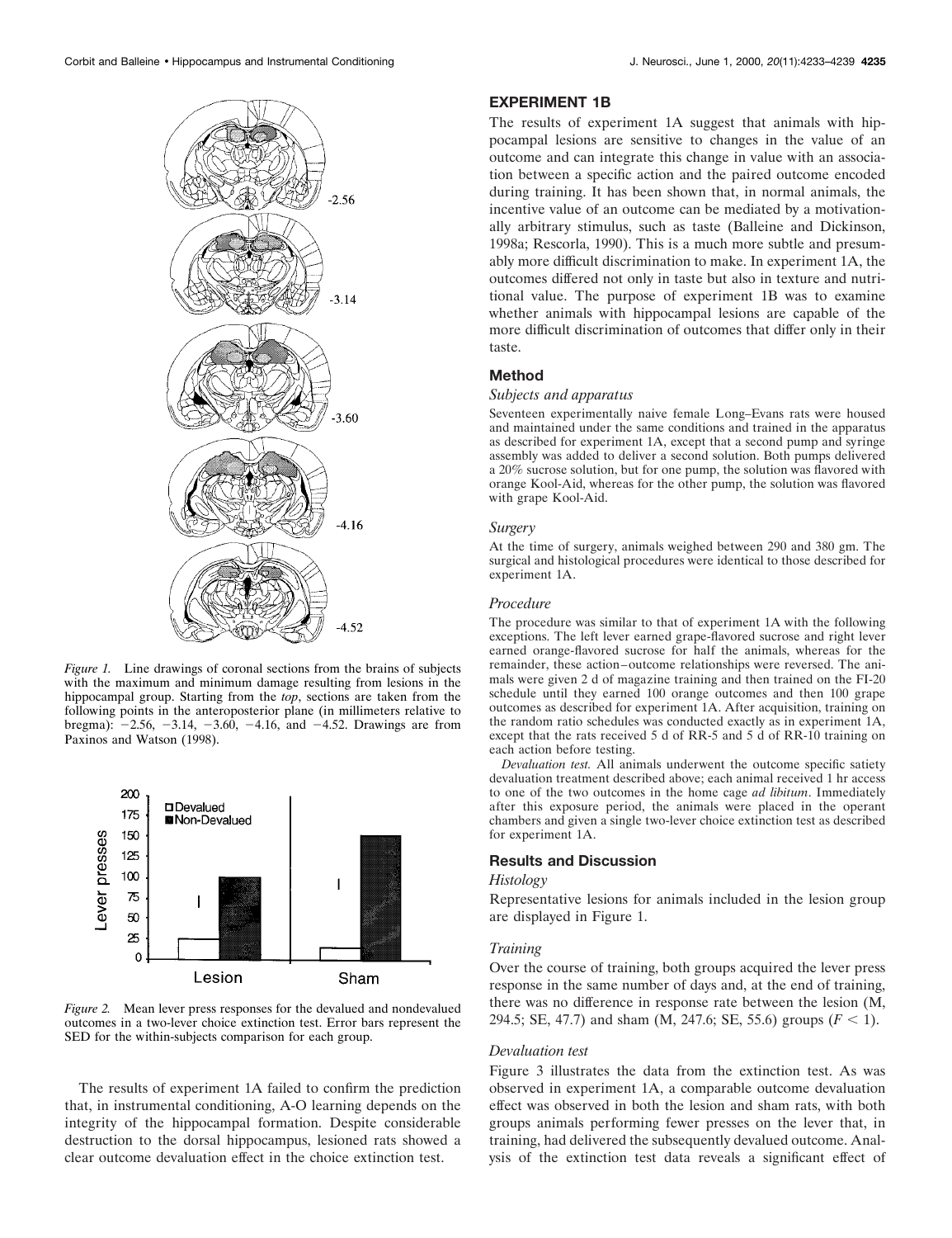

*Figure 3.* Lever press responses for devalued and nondevalued outcomes in a two-lever choice extinction test. Error bars represent the SED for each group.

devaluation  $(F_{(1,15)} = 7.325; p < 0.01)$ , but not an effect of group or a group  $\times$  lesion interaction ( $F < 1$  for both).

This finding replicates that of experiment 1A and indicates that animals with lesions of the dorsal hippocampus are able to discriminate and encode the value of outcomes based on a single, motivationally irrelevant flavor feature. Additionally, it should be noted that there is no suggestion that the devaluation effect may be smaller in hippocampal animals as may have been suspected in experiment 1A. Together, experiments 1A and 1B provide consistent evidence against the suggestion that the hippocampus mediates the encoding of the action–outcome association in memory. Indeed, these experiments provide no evidence whatever to suggest that the hippocampus plays a role in instrumental conditioning. It has been suggested by White and colleagues (McDonald and White, 1993) that there are multiple memory systems that may have different roles in specific tasks, and so, it remains possible that sensitivity to outcome devaluation may be dependent on another neural structure, such as the amygdala.

### **EXPERIMENT 2**

There are a number of features of instrumental conditioning that stand discordant with a simple S-R approach and that support the view that animals can encode the relationship between an action and its consequences. The first of these has been described above, namely demonstrations that instrumental conditioning is sensitive to devaluation of the instrumental outcome. A second demonstration of this same principle comes from experiments indicating that the instrumental performance of animals is sensitive to changes in the contingency between a particular action and its consequences (Hammond, 1980; Dickinson and Mulatero, 1989; Balleine and Dickinson, 1998b).

In one study, for example, Balleine and Dickinson (1998b) found that, when the response–outcome contingency was degraded for one of two action–outcome pairs, animals selectively decreased performance of that response. With respect to the current analysis, this demonstration is important because it suggests that, although hippocampal animals may be able to encode adventitious action–outcome relationships that they are exposed to in training, it is still possible that they remain insensitive to the causal consequences of their actions. There is, in fact, some evidence that accords with this suggestion. Devenport (1979, 1980) and Devenport and Holloway (1980) argued that the ability of rats to detect causal, as opposed to adventitious, relationships in their environment depends on the hippocampus; that, without an intact hippocampus, instrumental performance is controlled solely by response–reward contiguity as envisaged within S-R

reinforcement theory. In support of this claim, Devenport and Holloway (1980) found that rats with hippocampal lesions and trained to lever press for food continued to press at high rates, even when the causal relationship between action and outcome was removed and reward delivery was shifted from a randominterval to a random-time schedule.

Although suggestive, there are several features of these experiments that make this conclusion premature. The results of Devenport and Holloway's (1980) study are particularly open to question because, in their study, the hippocampal lesioned group was pressing at much higher rates than intact controls before the shift to the random time schedule. Response–reward contiguity is positively related to baseline response rate on random-time schedules, and so there are good grounds for suggesting that the effectiveness of the shift in contingency differed between groups. If this is the case, the claim that the instrumental performance of hippocampal animals suffered any general loss of control by the action–outcome contingency must be reexamined.

In experiment 2, therefore, we assessed whether the hippocampal rats in our studies were sensitive to the causal consequences of their actions using a procedure pioneered by Hammond (1980) but as modified in the experiment of Balleine and Dickinson (1998b). To achieve this, the rats used in experiment 1 were given several sessions of retraining after the outcome devaluation test, after which they were given several training sessions in which one of the two instrumental action–outcome contingencies was degraded. Finally, the rats were tested in extinction on the levers to assess the impact of the shift in contingency. If, as suggested by Devenport and Holloway (1980), the hippocampus is critical for encoding the causal relationship between an action and outcome, hippocampal lesions should significantly impair the sensitivity of rats to this shift in the instrumental contingency. As such, although it is predicted that sham rats should reduce performance of the response that is no longer causal with respect to its outcome relative to the other response, hippocampal rats should not show this effect and perform both responses at comparable rates in the extinction test.

### **Method**

### *Subjects and apparatus*

The subjects were those described for experiment 1A above. The equipment and general apparatus were also the same as that described above.

#### *Surgery*

Surgical procedures are described in experiment 1.

#### *Procedure*

*Contingency degradation training.* After the training and testing described for experiment 1A, the animals were retrained on RR-20 schedules for 2 d, after which one of the two instrumental contingencies was degraded. At the end of training, each lever earned a unique outcome (pellets or a 20% polycose solution) with a fixed probability,  $p(O/A) = 0.05$ . In subsequent sessions, in addition to being earned by one of the actions, one of the outcomes was now also delivered noncontingently with the same probability  $[p(O/A) = 0.05]$  in each second without a response. For one lever, the free reinforcer was the same as that which was earned by a response on that lever. Thus, the experienced probability of the delivery of that particular outcome was the same whether or not the animals performed that action, a procedure that should have acted to degrade that action–outcome contingency. For the other lever, the free reinforcer was different from the earned reinforcer, and so this contingency was nondegraded. For half of the animals, the degraded contingency involved pellet delivery, whereas for the remainder, it involved the delivery of the polycose solution. The animals had two 30 min training sessions per day, one on each lever and, hence, on each contingency. The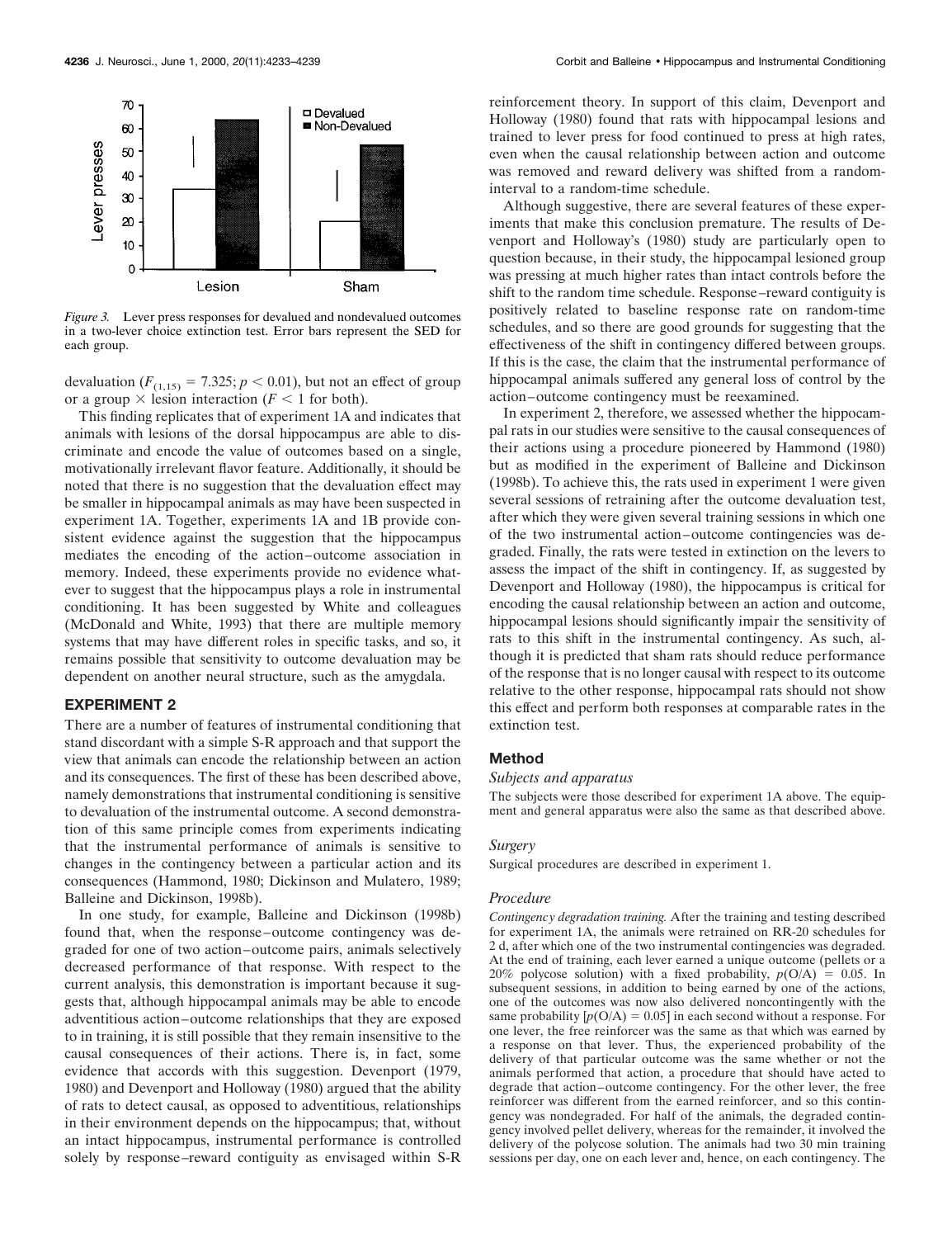

*Figure 4.* Lever responses for the degraded and nondegraded outcomes across days of contingency degradation training in hippocampal (*left*) and sham-lesioned (*right*) animals.

animals had a break of  $\sim$ 1 hr between sessions, and the order of the sessions was alternated each day. This training continued for 3 d.

*Contingency test.* On the day after the final day of contingency training, rats in both groups received a choice extinction test. The test began with the insertion of the levers and the onset of the house light and ended 20 min later with the retraction of the levers and the offset of the house light. No outcomes were presented during this session.

### **Results and Discussion**

### *Histology*

Representative lesions displaying the maximum and minimum damage resulting from the lesions are represented in Figure 1.

### *Contingency degradation training*

Figure 4 shows the effects of contingency degradation across training days on the lever press response. The animals were sensitive to the degradation of the instrumental contingency, performing more responses on the lever for which the contingency had not been degraded. The statistical analysis of the contingency training data revealed a main effect of contingency  $(F_{(1,15)} = 10.540; p < 0.01)$ , a main effect of training day  $(F_{(2,30)}$  $=$  12.241;  $p < 0.01$ ), but no main effect of group ( $F < 1$ ). Examination of Figure 4 suggests that the hippocampal animals were not sensitive to the degradation of the instrumental contingency; however, the group  $\times$  contingency interaction failed to reach significance  $(F_{(1,15)} = 1.660; p > 0.05)$ . None of the other interactions were significant.

#### *Extinction test*

The critical data from the experiment, those arising from the choice extinction test, are presented in Figure 5. It is clear that the two groups performed very differently on this test. Whereas the sham group showed a clear difference in performance of the action whose contingency was degraded relative to the other action, this was not true of the hippocampal rats, which appeared to perform both actions at a comparable rate. The analysis of the extinction test data confirmed this description. This analysis revealed no main effect of contingency ( $F_{(1,15)} = 2.204$ ;  $p > 0.05$ ) and a marginal main effect of group  $(F_{(1,15)} = 3.948; p = 0.06)$ , but, most importantly, there was a significant group  $\times$  contingency interaction  $(F_{(1,15)} = 5.862; p = 0.02)$ . Simple main effects



*Figure 5.* Lever responses for hippocampal and sham-lesioned animals in a two-lever choice extinction test after the selective degradation of one of the instrumental contingencies. Error bars represent the SED for each group.

analysis revealed that, for the sham group, there is a significant difference induced by the degraded and nondegraded contingency treatments ( $F_{(8)} = 7.88$ ;  $p < 0.01$ ). As shown in Figure 5, these animals performed fewer presses on lever for which the contingency had been degraded. However, for the lesion group, there was no difference in response rate on the two levers after the contingency treatment  $(F < 1)$ .

These results are consistent with the suggestion that the hippocampal lesion rendered rats insensitive to the causal consequences of their instrumental actions. Thus, whereas the sham rats showed considerable sensitivity to the selective degradation of a specific instrumental contingency, the hippocampal animals did not appear sensitive to this manipulation and continued to perform both actions at a comparable and somewhat depressed rate.

#### **GENERAL DISCUSSION**

The general aim of this study was to assess the effects of dorsal hippocampal lesions on instrumental conditioning. Specifically, we investigated the effects of these lesions on the acquisition and maintenance of instrumental performance, sensitivity to changes in the value of the instrumental outcome, and sensitivity to degradation of the instrumental contingency.

The results indicate that these hippocampal lesions had no effect on the acquisition of the instrumental action. The lesioned animals did not differ from shams in either the rate of acquisition of the lever press response or the level of responding at the end of training. Furthermore, the hippocampal lesioned rats were just as sensitive as sham controls to devaluation of the instrumental outcome. Indeed, in experiment 1B, it was found that lesioned animals still showed this selective devaluation effect even when the sole factor discriminating between the two outcomes was a motivationally irrelevant factor: the flavor. These results provide evidence that animals with lesions of the hippocampus both encode the value of an outcome and are able to establish an A-O association that controls their selective responding on test.

Of greater interest, however, is the finding of experiment 2 that hippocampal rats were relatively insensitive to treatments that ensured the degradation of the action–outcome contingency. When evaluated in a two-lever choice extinction test, intact animals decreased responding on the lever previously associated with the noncontingent reinforcer relative to the other lever, whereas rats with hippocampal lesions continued to respond at equal rates on both levers. These results tend to confirm, therefore, the suggestion of Devenport and colleagues (Devenport, 1979; De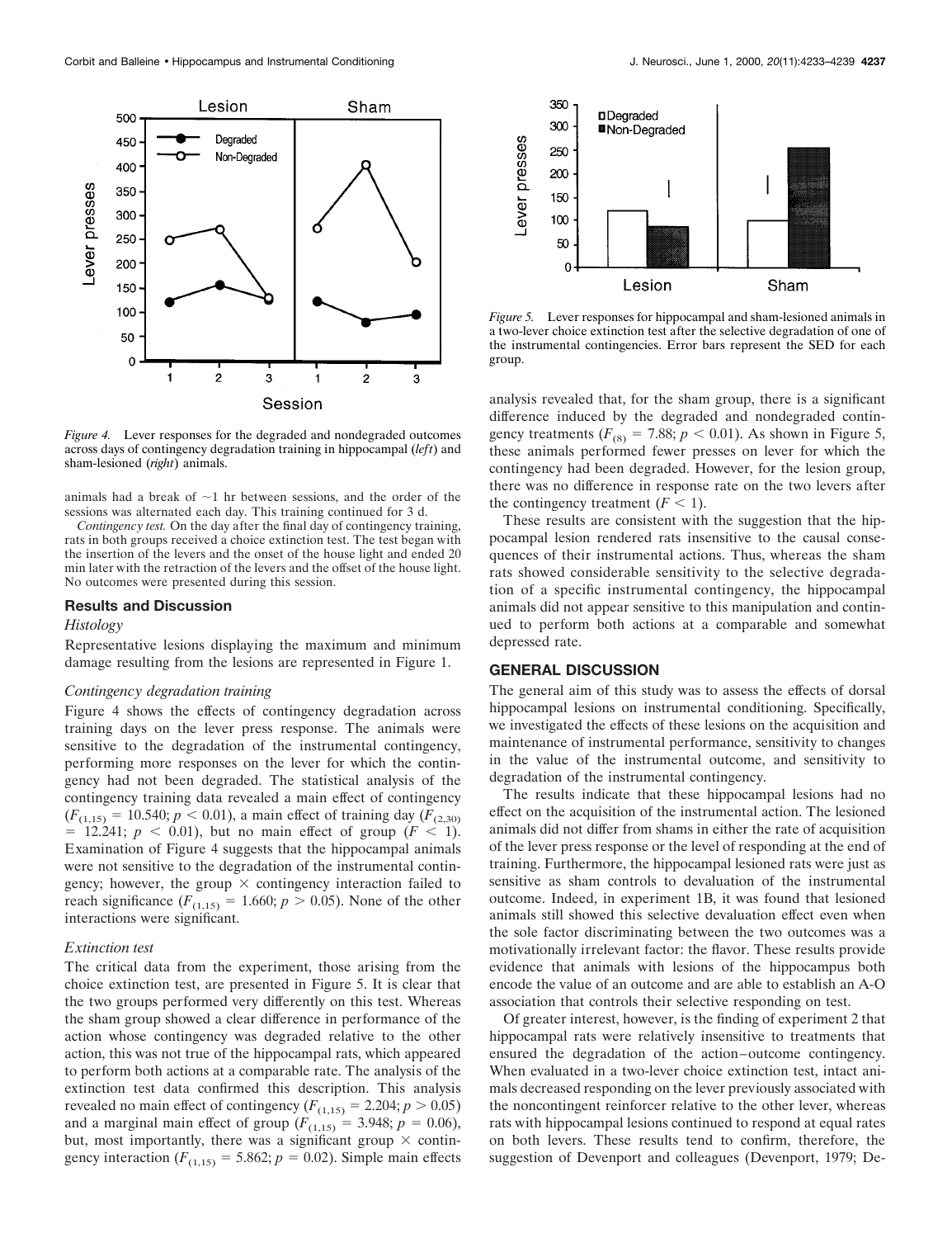venport and Holloway, 1980) that the hippocampus is critical for the detection of the causal relationship between an action and outcome. As suggested by experiment 2, without an intact hippocampus, animals continue to respond as though reward is dependent on their actions, even when one action is no longer causal with respect to the delivery of its specific outcome. Thus, it appears that the hippocampus plays a relatively specific role in instrumental conditioning; without an intact hippocampus, animals seem unable to differentiate between actions that are causal with respect to their associated outcomes and those that are merely adventitiously related. Because it is the learning of this relationship that critically distinguishes instrumental learning from other forms of relational learning, this interpretation may be thought to accord with the suggested role of the hippocampus in declarative memory (Squire and Zola-Morgan, 1996).

However, when considered together with the data from the devaluation experiments above, the interpretation becomes less clear. In experiments 1A and 1B, it was demonstrated that animals with hippocampal lesions selectively decrease their responding after the devaluation of one instrumental outcome. This shows that they must still depend on an intact A-O association. The deficit in hippocampal animals is not their ability to associate their actions with subsequent outcomes but their sensitivity to the probability of outcome delivery in the absence of an action. An alternative explanation is therefore that animals with hippocampal lesions are unable to calculate background rates of reinforcement. Whereas contingent reinforcers are best predicted by an A-O association, noncontingent reinforcers are better predicted by the training context, and thus the observed deficit in hippocampal animals may be attributable to a failure to form a context–outcome association. Rather than mediating the encoding of causal as opposed to chance relationships between events, the role of the hippocampus is often thought to be to encode the context within which two events are related (Jarrard, 1995; Holland and Bouton, 1999). It is important, therefore, to consider the degree to which the current data accord with this kind of position.

Although often obscured within cognitive analyses of relational learning, considerable evidence suggests that the ability to encode situational cues (i.e., contexts) is essential if animals are to discern causal from merely contiguous relationships between events. This point was recognized quite early on in the associative analysis of Pavlovian conditioning and subsequently encapsulated within the concept of predictive validity (Dweck and Wagner, 1970; Rescorla and Wagner, 1972). According to this position, the learning of predictive relationships between events is subject to a competitive process; encoding one event as predictive of another is subject to competition from other events and so is determined by how good a predictor it is relative to those other events. If, for example, a hungry rat is strongly motivated to predict the delivery of food, then learning that food follows the presentation of, say, a tone would accord with that need, and an association between the tone and delivery of food is likely to be formed. However, if the food is also delivered at other times in the absence of the tone, this association is expected to be substantially weaker. It was argued, and subsequently supported by experimental evidence, that degrading the predictive status of the tone was based on the animal learning to encode the relationship between the food and the background or situational cues in which the noncontiguous food presentations occurred (Dweck and Wagner, 1970; Baker, 1990).

In the current situation, a comparable analysis is available. Thus, for example, when the delivery of a specific food outcome follows the performance of an instrumental action and at no other time, the rat appears to learn that the performance of the action is causally related to the delivery of that outcome. However, when the outcome is also delivered unpaired with performance of the action, any association between the context and the food will naturally compete with the action for association with food delivery and so degrade its causal relationship with the outcome. Indeed, when an outcome is equally probable in the presence of an action  $(A)$  and in the presence of a context cue  $(C)$  alone, it is clear, given that the action is also performed in C (i.e., AC), that C is a better predictor of the food than is A.

This argument suggests that sensitivity to noncontingent outcome delivery should strongly depend on the ability of rats to form context–outcome associations. If hippocampal animals fail to form an association between the context and the noncontingent outcome, they may associate the delivery of both outcomes only with their actions. This account would explain why the lesioned animals in the current study maintain equal response rates for the contingent and noncontingent outcomes and is consistent with the suggestion that the hippocampus is important for contextual retrieval (Hirsh, 1974).

There are, in fact, numerous experiments that suggest that animals with lesions of the hippocampus show deficits in contextual conditioning (Honey and Good, 1993; Maren and Fanselow, 1997) (but see Holland, 1997). For example, Honey and Good (1993) found that hippocampal lesions did not impair the initial acquisition of conditioned responding but did disrupt the contextual specificity of conditioning in a latent inhibition paradigm. Additionally, there is evidence that, despite their impairment in contextual conditioning, hippocampal animals remain able to form associations with discrete cues (Jarrard, 1993). Related findings have been reported by Winocur and Olds (1978) who found that a reversal learning deficit in hippocampal animals could be reduced if external cues were added, which served to enhance the discriminability of successive tasks and minimized the need for context retrieval. This argument predicts, therefore, that if a discrete cue were used to signal delivery of both the outcomes that are paired with performance of the instrumental action and those that are unpaired, this cue would be a better predictor of that outcome than either the action or the context. Given that hippocampal animals are able to form associations with such cues, this should alleviate their deficit, and these lesioned animals should then to be as sensitive to a change in the instrumental contingency as intact controls.

In summary, lesions of the dorsal hippocampus produce an interesting set of effects on instrumental performance. Although the initial acquisition of the instrumental response appears normal, animals with hippocampal lesions do not modify their behavior when the A-O contingency is selectively degraded. This is not because of a simple failure to encode the difference between two actions, two outcomes, or even the A-O association because these animals were shown to be able to selectively control their responding when one of the two outcomes was devalued. What appears to be impaired, therefore, is the ability of the hippocampal animals to distinguish between contingent and free reinforcers. Although this may suggest that hippocampal animals are unable to encode causal relationships between their actions and their consequences, it remains a possibility that this effect reflects a failure of hippocampal animals to calculate background rates of reinforcement based on the formation of context–outcome associations. It is an important aim for future experimentation to